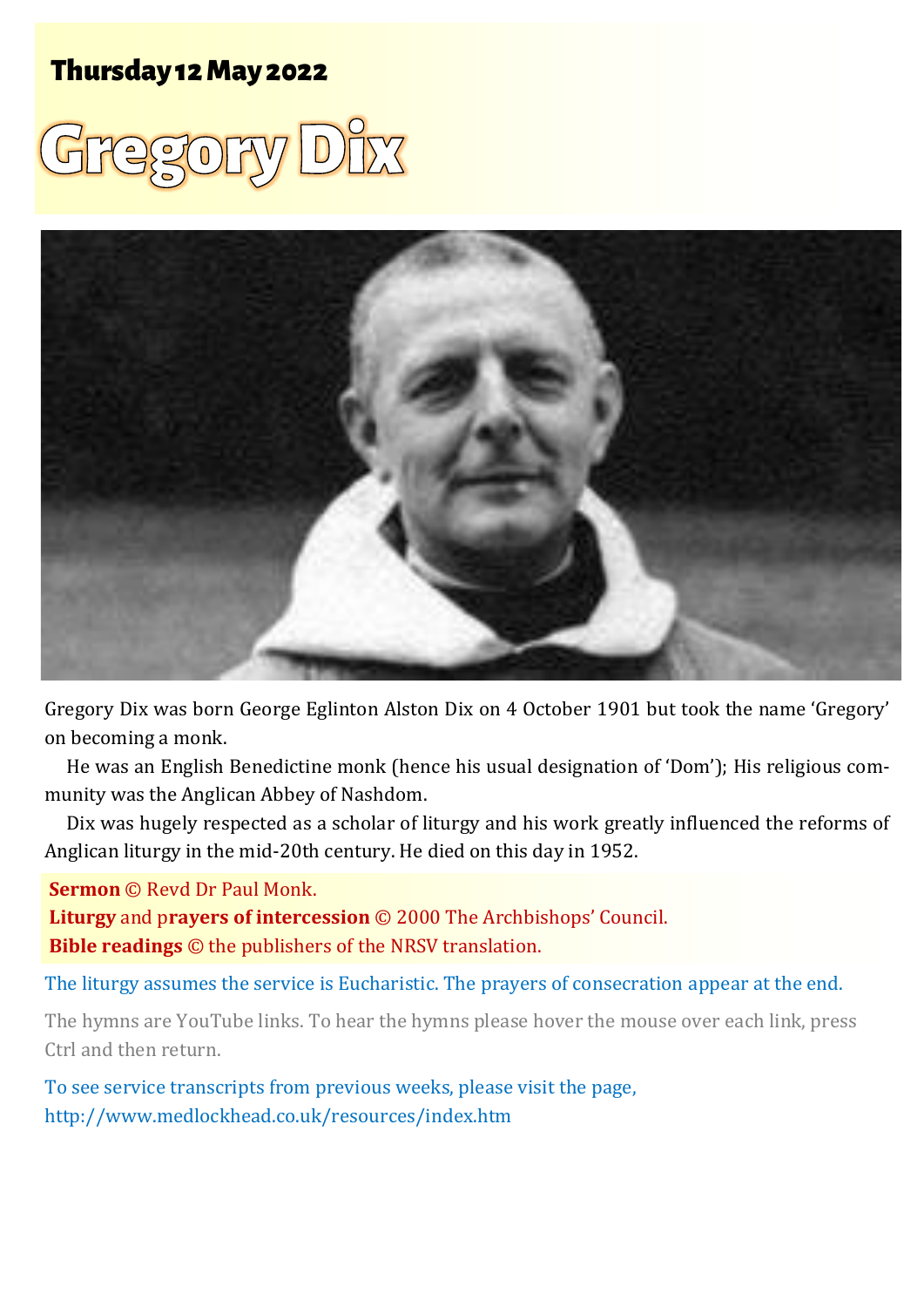## **Introduction and welcome**

HYMN 1 **[O Lord hear my prayer](https://www.youtube.com/watch?v=8BWKmahZgLM)** (click on this link to hear the hymn)

## **The Welcome**

In the name of the Father, and of the Son, and of the Holy Spirit

All **Amen.**

The Lord be with you

All **And also with you.**

## **The Preparation**

All **Almighty God,**

**to whom all hearts are open, all desires known, and from whom no secrets are hidden: cleanse the thoughts of our hearts by the inspiration of your Holy Spirit, that we may perfectly love you, and worthily magnify your holy name; through Christ our Lord. Amen.**

Our Lord Jesus Christ said:

The first commandment is this: 'Hear, O Israel, the Lord our God is the only Lord. You shall love the Lord your God with all your heart, with all your soul, with all your mind, and with all your strength.'

And the second is this: 'Love your neighbour as yourself.' There is no other commandment greater than these. On these two commandments hang all the law and the prophets.

#### All **Amen. Lord, have mercy.**

In sorrow for our sins and with faith in his mercy, let us turn to the Lord,

for with him there is mercy and plenteous redemption.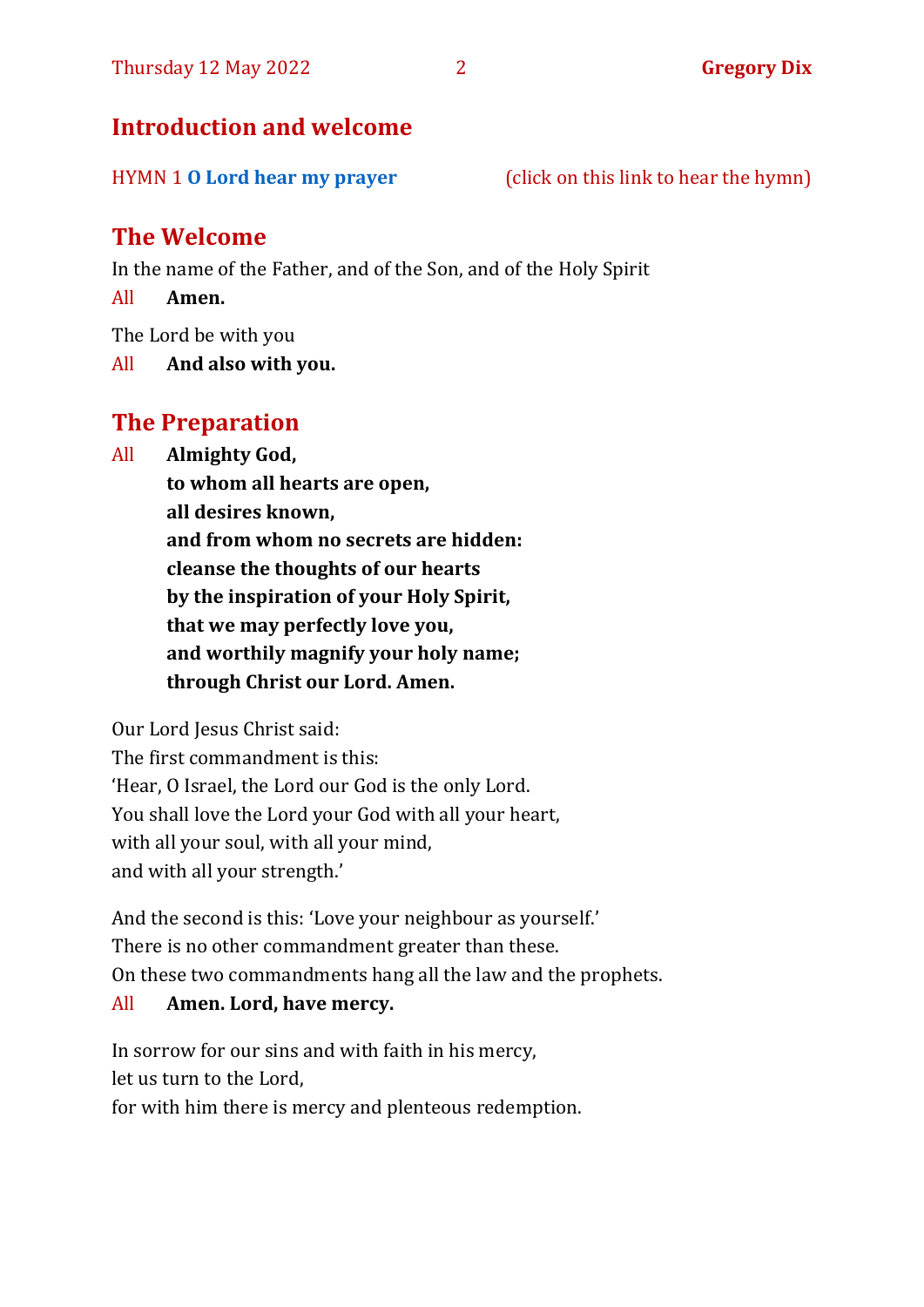All **Almighty God, our heavenly Father, we have sinned against you and against our neighbour in thought and word and deed, through negligence, through weakness, through our own deliberate fault. We are truly sorry and repent of all our sins. For the sake of your Son Jesus Christ, who died for us, forgive us all that is past and grant that we may serve you in newness of life to the glory of your name. Amen.**

Almighty God,

who forgives all who truly repent, have mercy upon you, pardon and deliver you from all your sins, confirm and strengthen you in all goodness, and keep you in life eternal; through Jesus Christ our Lord. All **Amen.**

# **The Gloria**

This Gloria is sung to the tune of 'Cwm Rhondda'. Click **[here](https://www.youtube.com/watch?v=l71MLQ22dIk)** for the tune.

All **Glory be to God in Heaven, Songs of joy and peace we bring, Thankful hearts and voices raising, To creation's Lord we sing. Lord we thank you, Lord we praise you, Glory be to God our King: Glory be to God our King. Lamb of God, who on our shoulders, Bore the load of this world's sin; Only Son of God the Father, You have brought us peace within.**

**Lord, have mercy, Christ have mercy,**

**Now your glorious reign begin:**

**Now your glorious reign begin.**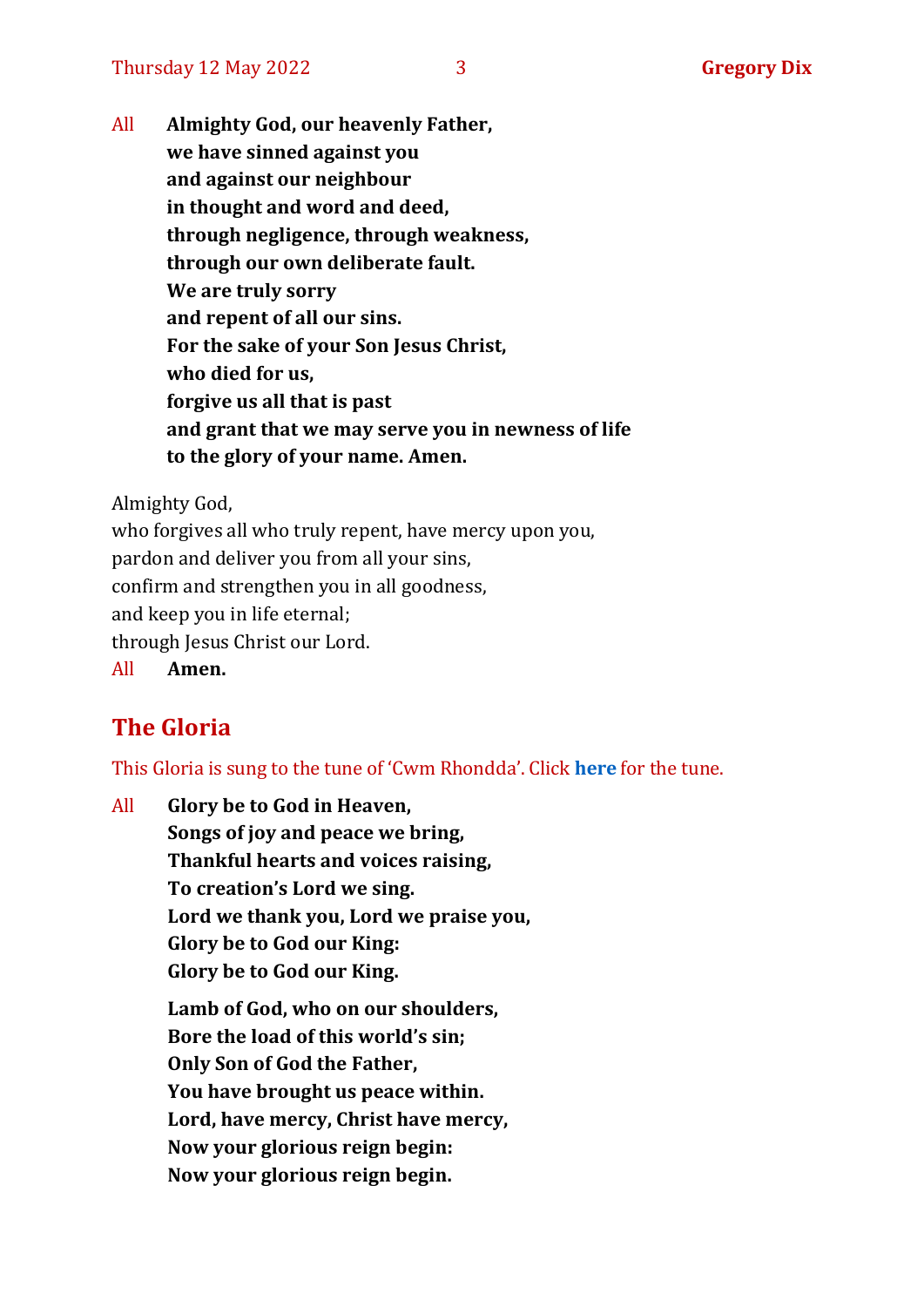**You O Son of God are Holy, You we praise with one accord. None in heav'n or earth is like you, Only you are Christ the Lord. With the Father and the Spirit, Ever worshipped and adored: Ever worshipped and adored.**

# **The Collect for Gregory Dix**

Almighty God, who enlightened your Church by the teaching of your servant Gregory Dix: enrich it evermore with your heavenly grace and raise up faithful witnesses who, by their life and teaching, may proclaim the truth of your salvation; through Jesus Christ your Son our Lord, who is alive and reigns with you, in the unity of the Holy Spirit, one God, now and for ever.

All **Amen.**

## **First reading**

A reading from the book of Psalms

1 My song shall be always of the loving-kindness of the Lord:  $\blacklozenge$ with my mouth will I proclaim your faithfulness throughout all generations.

2 I will declare that your love is established for ever:  $\blacklozenge$ you have set your faithfulness as firm as the heavens.

20 'I have found David my servant; ♦ with my holy oil have I anointed him.

21 'My hand shall hold him fast  $\blacklozenge$ and my arm shall strengthen him.

22 'No enemy shall deceive him, ♦ nor any wicked person afflict him.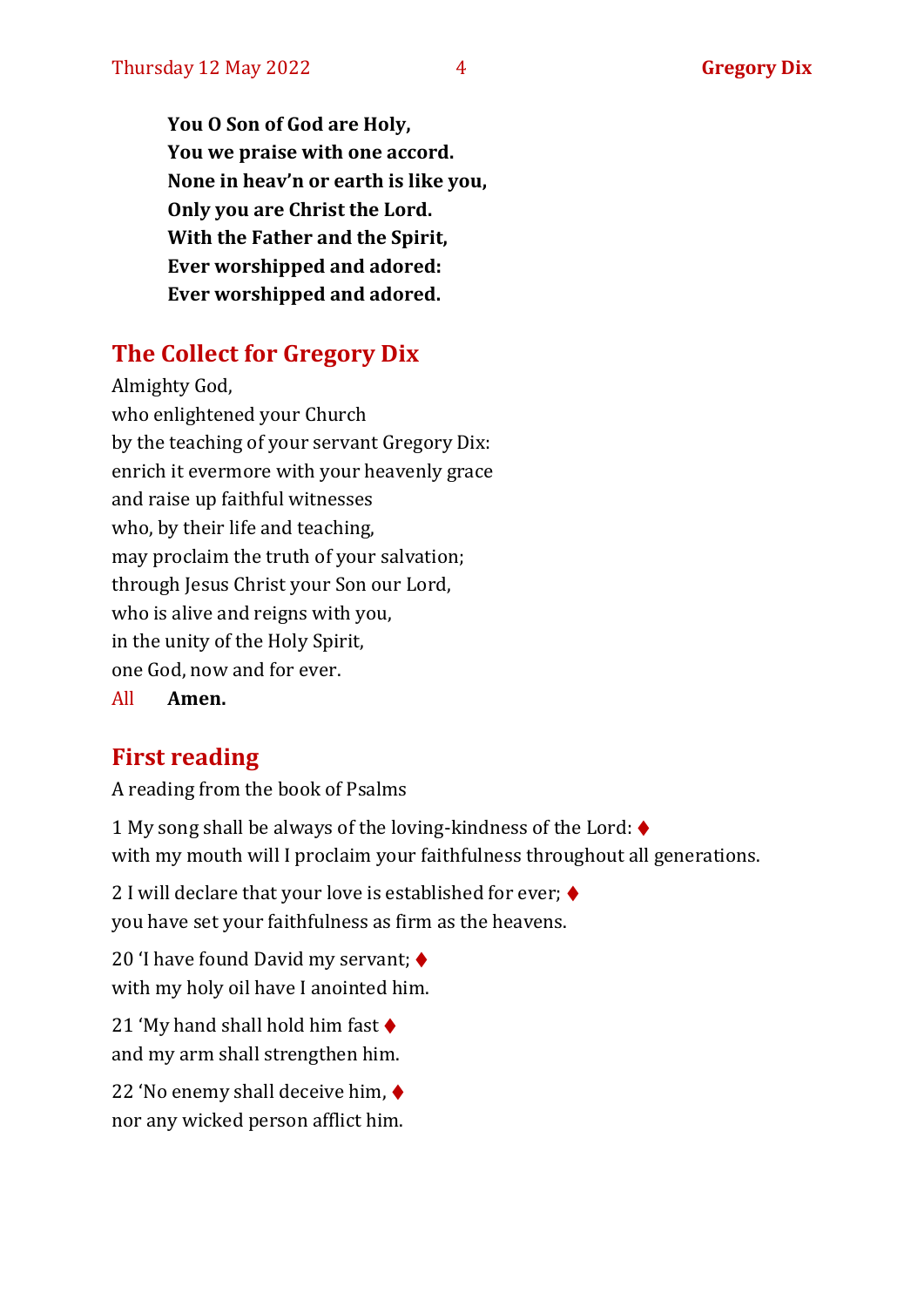23 'I will strike down his foes before his face ♦ and beat down those that hate him.

24 'My truth also and my steadfast love shall be with him,  $\blacklozenge$ and in my name shall his head be exalted.

25 I will set his dominion upon the sea  $\triangleleft$ and his right hand upon the rivers.

26 'He shall call to me, "You are my Father, ♦ my God, and the rock of my salvation;' *Psalm 89:1–2, 20–26*

This is the Word of the Lord

All **Thanks be to God.**

## **Second reading**

A reading from the Acts of the Apostles

Paul and his companions set sail from Paphos and came to Perga in Pamphylia. John, however, left them and returned to Jerusalem; but they went on from Perga and came to Antioch in Pisidia. And on the sabbath day they went into the synagogue and sat down. After the reading of the law and the prophets, the officials of the synagogue sent them a message, saying, 'Brothers, if you have any word of exhortation for the people, give it.' So Paul stood up and with a gesture began to speak:

'You Israelites, and others who fear God, listen. The God of this people Israel chose our ancestors and made the people great during their stay in the land of Egypt, and with uplifted arm he led them out of it. For about forty years he put up with them in the wilderness. After he had destroyed seven nations in the land of Canaan, he gave them their land as an inheritance for about four hundred and fifty years. After that he gave them judges until the time of the prophet Samuel. Then they asked for a king; and God gave them Saul son of Kish, a man of the tribe of Benjamin, who reigned for forty years. When he had removed him, he made David their king. In his testimony about him he said, "I have found David, son of Jesse, to be a man after my heart, who will carry out all my wishes." Of this man's posterity God has brought to Israel a Saviour, Jesus, as he promised; before his coming John had already proclaimed a baptism of repentance to all the people of Israel. And as John was finishing his work, he said, "What do you suppose that I am? I am not he. No, but one is coming after me; I am not worthy to untie the thong of the sandals on his feet".' *Acts 13:13–25*

This is the Word of the Lord

All **Thanks be to God.**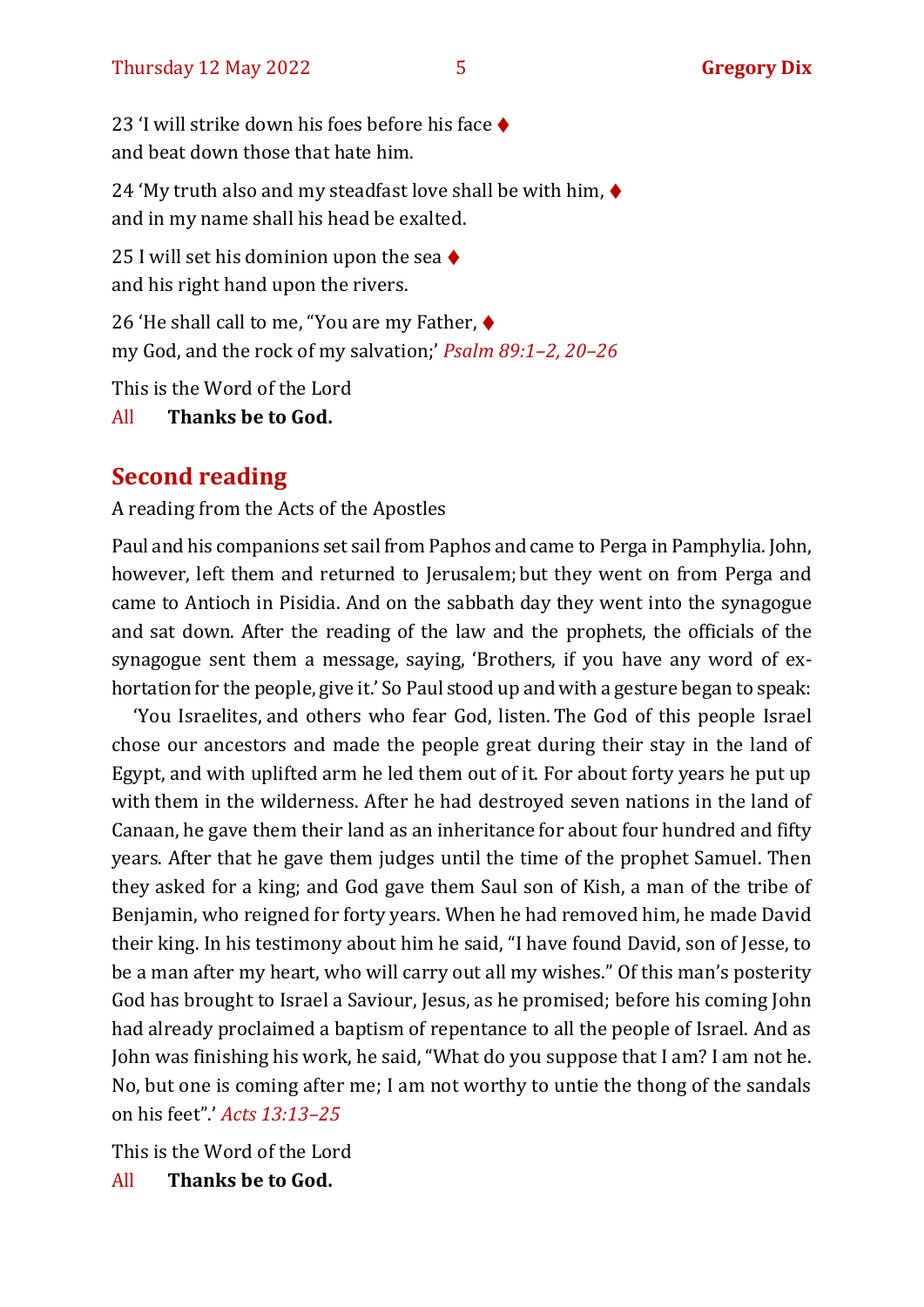HYMN 2 **We have a Gospel to proclaim** (click on this link to hear the hymn) **[Your word is a lamp unto my f](https://www.youtube.com/watch?v=E-SPYAgCtkw)[eet](https://www.youtube.com/watch?v=npWJZwgmKMo)** (click on this link to hear the hymn)

### **Gospel reading**

Hear the Gospel of our Lord Jesus Christ according to John

#### All **Glory to you O Lord.**

Jesus said, 'Very truly, I tell you, servants are not greater than their master, nor are messengers greater than the one who sent them. If you know these things, you are blessed if you do them. I am not speaking of all of you; I know whom I have chosen. But it is to fulfil the scripture, "The one who ate my bread has lifted his heel against me." I tell you this now, before it occurs, so that when it does occur, you may believe and whoever receives me receives him who sent me.' *John 13:16–20*

This is the Gospel of the Lord

#### All **Praise to you O Christ.**

#### **Sermon**

Dom Gregory Dix wove his life around scripture and liturgy. The scriptures were essential to his life because, as a monk and priest, he attended six services every day and all involved some scripture and much liturgy. And much of that liturgy derived from scripture or was directly inspired by it.

The underlying idea behind his life was for scripture and liturgy to seep below the conscious mind into the sub-conscious, where they informed the entire personality, making for a more coherent, devout discipleship.

Dom Gregory became increasingly interested in the foundations of our worship. The actual word 'worship' means 'worth-ship' and it refers to the things we give worth to. It's important that our Christian worship is built on things that genuinely merit our giving of worth: think of Jesus' parable about building a house on rock or sand in Matthew 7:24–27. Dom Gregory and his school of thought was asking this same question, using solid scholarship to assess the extent to which the elements in our worship are build on the solid authority of Jesus or are shaky. It's this same desire that prompts translators to render the Bible into ever-better English.

Everything has foundations of sorts. It's important that we know the foundations upon which our Christian lives of faith are built. Some foundations will have come from our earliest years, such as habits and opinions. As we grow in years, we also grow in terms of personality—likes, traits and habits—which build on those first foundations. But our faith becomes increasing shaky if we build on bad foundations.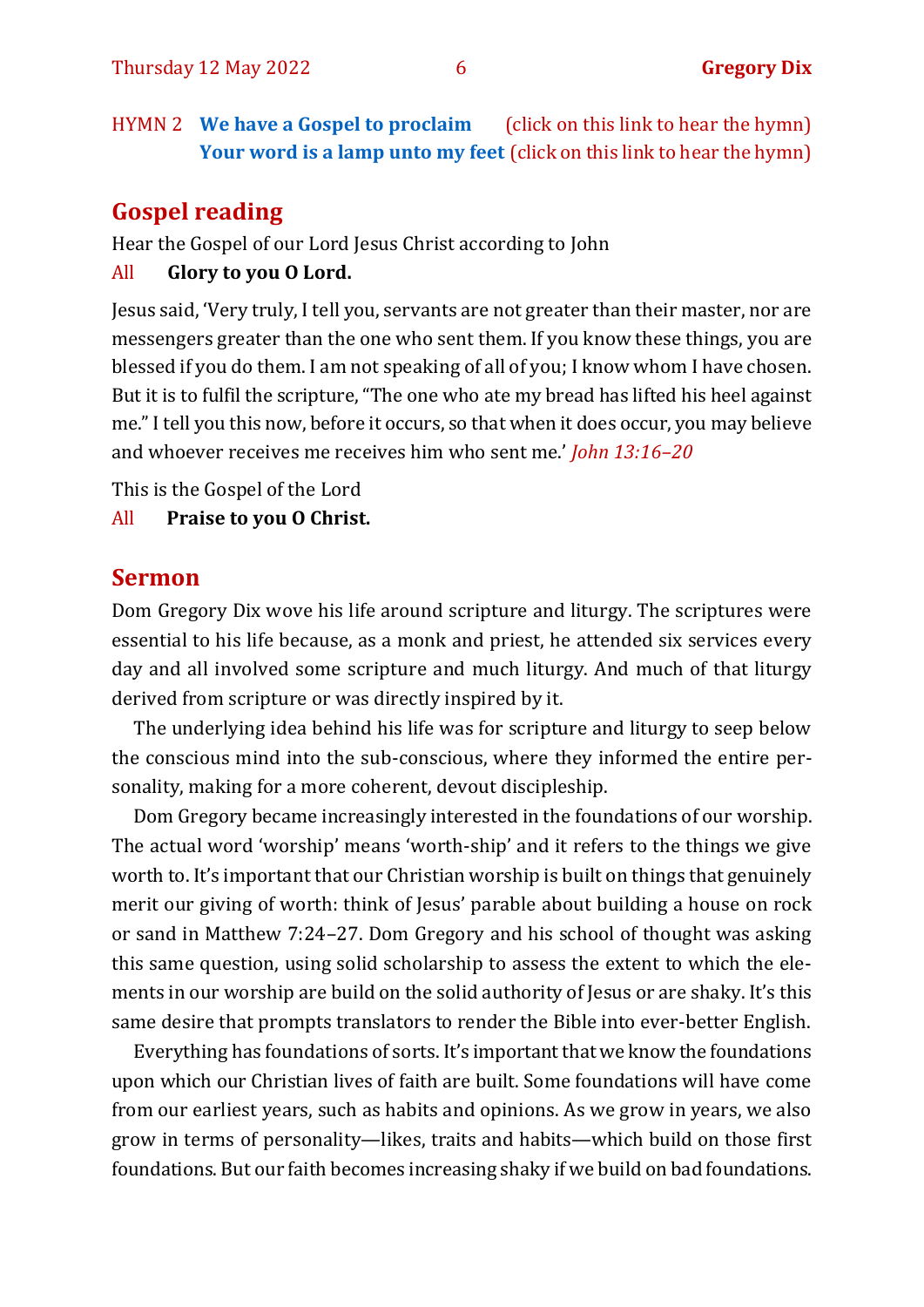Dom Gregory became a form of historian, looking at the way liturgy has been used from the earliest days right up to his own time. He wanted to know if he could discern a seamless tradition because, in effect, he wanted people today to pray the same prayers that Jesus prayed. Clearly the language will have changed (from Aramaic to Greek, then Latin, early English, then middle English …) through to the English we speak and understand today. He came to believe that many of the elements in today's liturgy were imported directed from New Testament times, including the use of the psalms, the sharing of bread and wine, and the Lord's Prayer.

Sadly, the history of Christianity shows a continual battle around how we choose the foundations of our faith. Dom Gregory entered this age-old discussion by saying the best way to decide if liturgy is good and worthwhile is to assess its 'pedigree': does it derive from Jesus and the earliest disciples? We should automatically retain those elements that do have such a pedigree. They have worth. We might choose to retain bits that have a lesser pedigree; but there is no mandate to retain bits that have entered our liturgy only recently. Tradition does not support them.

(It's important here to distinguish between tradition and convention. The word 'tradition' refers to the elements and substance while the word 'convention' refers to the mechanics and actions, the style. Genuine tradition refers to elements that have a strong pedigree, so by tradition a service involves prayer, Eucharist, and sometimes song. We must retain tradition because it has Jesus behind it. Convention will always accommodate changes in society and the innate character traits such a introvert or extrovert, literacy, etc., that allow a worshipper to flourish as they worship. An ancient tradition says we include the Lord's Prayer but it's mere convention that chooses between the words in the *Book of Common Prayer* and those in *Common Worship*. Dom Gregory had no time for this debate: worshippers should concentrate on tradition; mere convention was always a personal choice.)

We all need to worship God. That's one of the reasons why God has placed us here on earth. We should therefore build our worship on good, solid foundations because God deserves the very best and because so much depends upon it. The consequences could be eternal. Our worship must be genuine and sincere, coming from the heart yet based it on reality rather than sentiment. Our worship must be intelligent, inspired by an active mind that interrogates our faith so it can grow. And because our worship responds to a real God, it must be capable of bearing the weight of reality—responding to the situations real people encounter. It begins to look very much as though the way we worship is a litmus test of our love for God … and Jesus tells us to love Him with *all* our heart, mind, soul, and strength.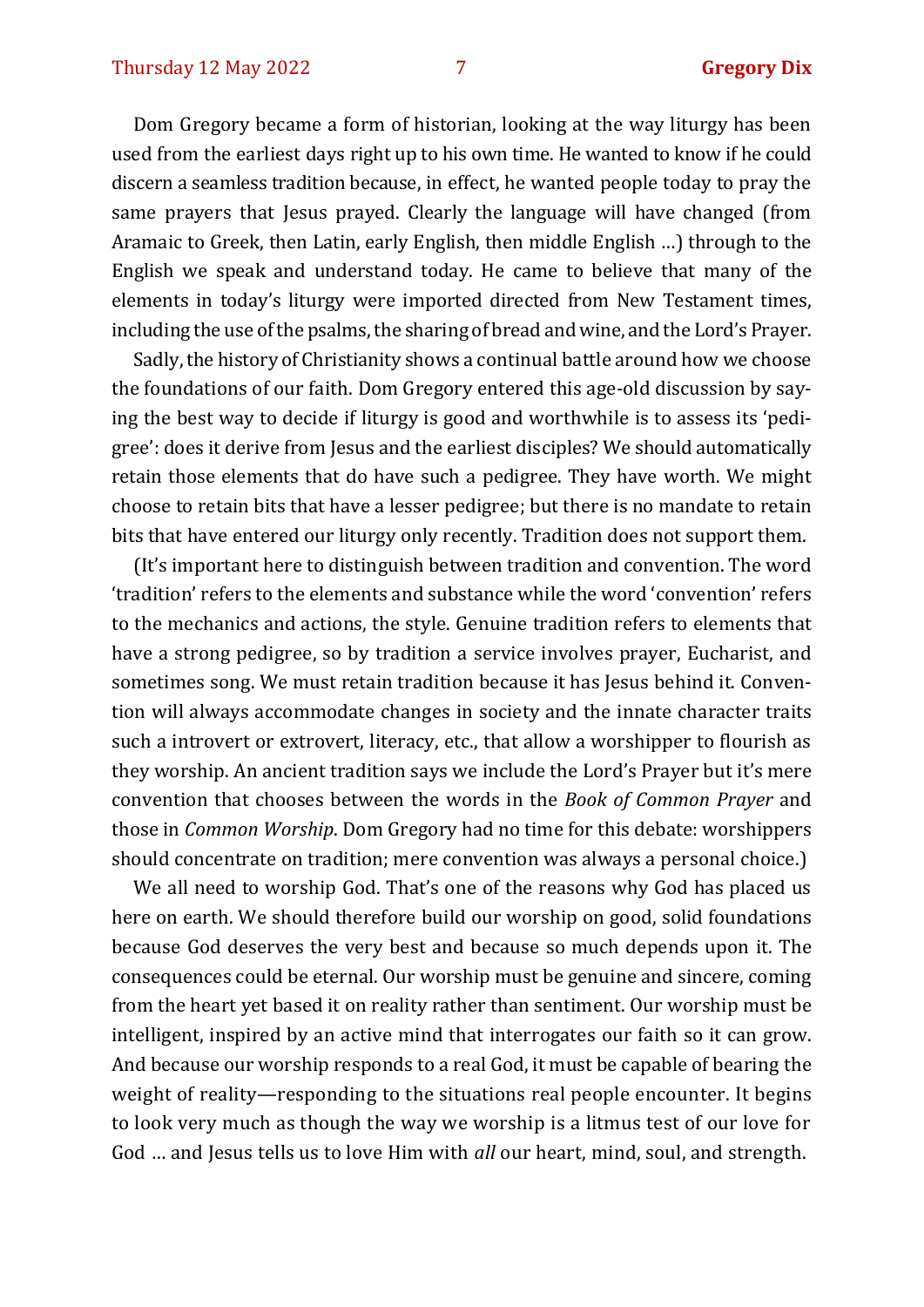# **The Creed**

Do you believe and trust in God the Father, the source of all being and life, the one for whom we exist?

#### All **We believe and trust in him.**

Do you believe and trust in God the Son, who took our human nature, died for us and rose again? All **We believe and trust in him.**

Do you believe and trust in God the Holy Spirit, who gives life to the people of God and makes Christ known in the world?

All **We believe and trust in him.**

This is the faith of the Church.

All **This is our faith. We believe and trust in one God, Father, Son and Holy Spirit. Amen.**

## **Prayers of intercession**

These prayers are inspired by Jesus' great 'I am' sayings in John's Gospel.

We pray to Jesus who is present with us to eternity. Jesus, Lord of life,

#### All **in your mercy, hear us.**

Jesus, light of the world, bring the light and peace of your gospel to the nations … Jesus, Lord of life,

#### All **in your mercy, hear us.**

Jesus, bread of life, give food to the hungry … and nourish us all with your word. Jesus, Lord of life,

All **in your mercy, hear us.**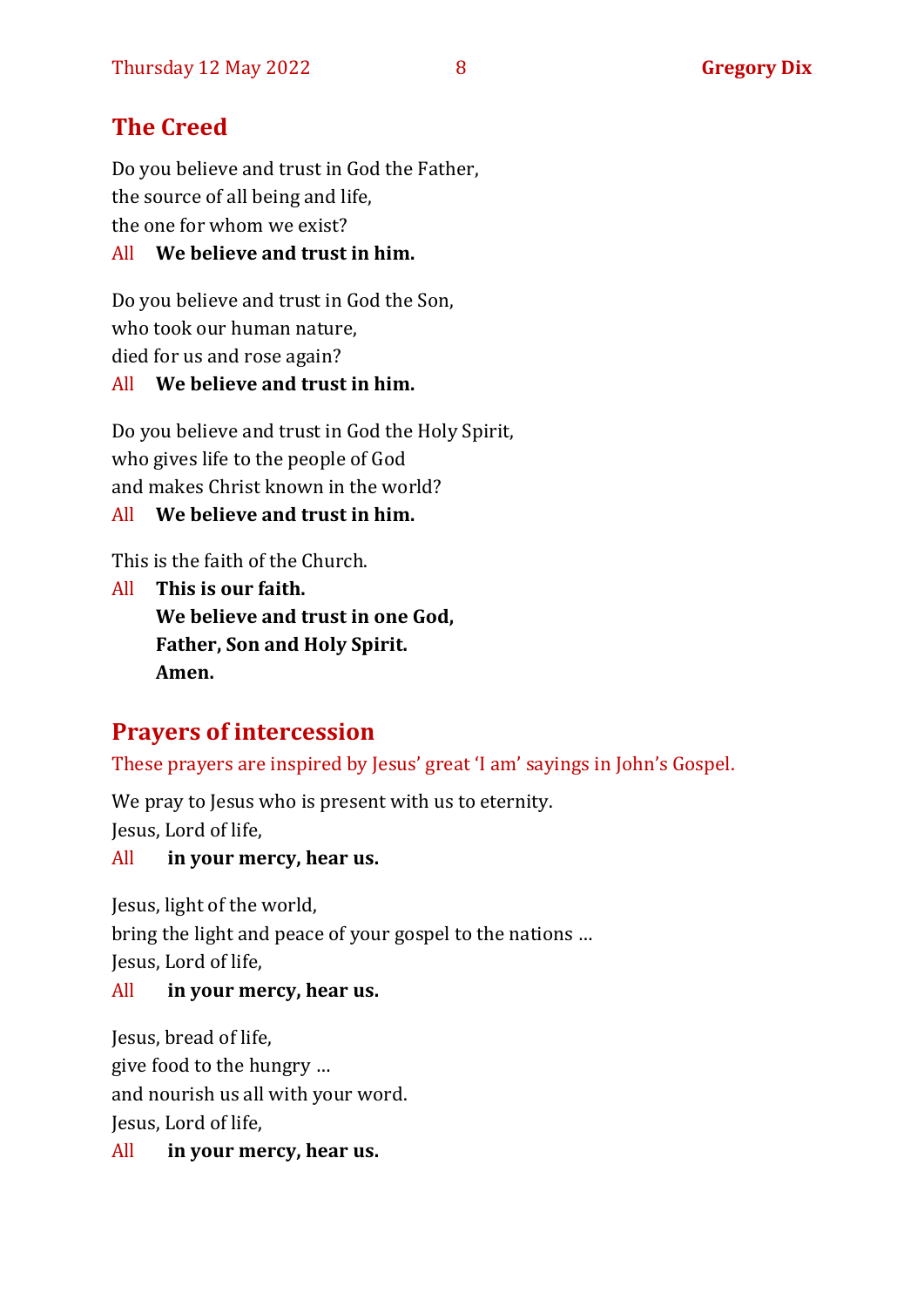Jesus, our way, our truth, our life, be with us and all who follow you in the way … Deepen our appreciation of your truth and fill us with your life. Jesus, Lord of life,

#### All **in your mercy, hear us.**

Jesus, Good Shepherd who gave your life for the sheep, recover the straggler, bind up the injured, strengthen the sick and lead the healthy and strong to new pastures. Jesus, Lord of life,

#### All **in your mercy, hear us.**

Jesus, the resurrection and the life, we give you thanks for all who have lived and believed in you … Raise us with them to eternal life. Jesus, Lord of life,

#### All **Amen.**

Merciful Father,

All **accept these prayers for the sake of your Son, our Saviour Jesus Christ. Amen.**

## **The peace**

Let the word of Christ dwell in you richly; teach and admonish one another in all wisdom, and may the peace of the Lord be always with you

All **And also with you.**

HYMN 3 **[In Christ alone](https://www.youtube.com/watch?v=8kvFtXphmMU)** (please click on this link to hear the hymn) **[In Christ alone](https://www.youtube.com/watch?v=GKWrY6daXNw)** (harp instrumental version) **[In Christ alone](https://www.youtube.com/watch?v=nXjORYEiHuc)** (Celtic instrument version)

The liturgy of the Communion Service appears below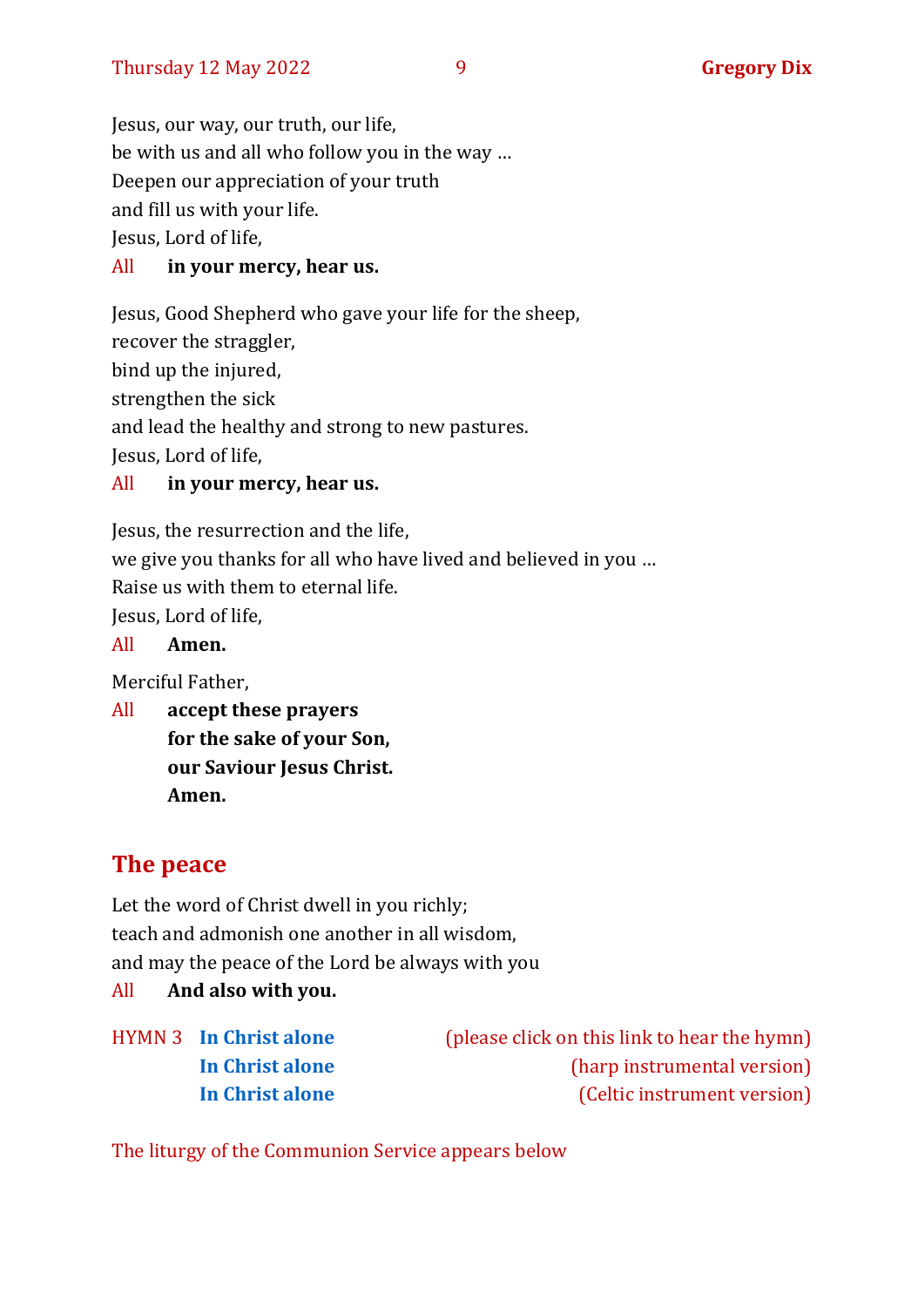# The Dismissal

God grant you grace to be good servants of Christ Jesus, nourished on the words of the faith and on the sound teaching that you have followed; and the blessing of God the Almighty: Father, Son, and Holy Spirit, be with you now and remain with you always.

#### All **Amen.**

HYMN 4 **[Wonderfully made](https://www.youtube.com/watch?v=mhCEM9LzPv0)** (please click on this link to hear the hymn) **My worship** [\(house upon the rock\)](https://www.youtube.com/watch?v=tx0ya8Xvs0s) (click on this link to hear the hymn)

Go in peace to love and serve the Lord.

#### All **In the name of Christ. Amen.**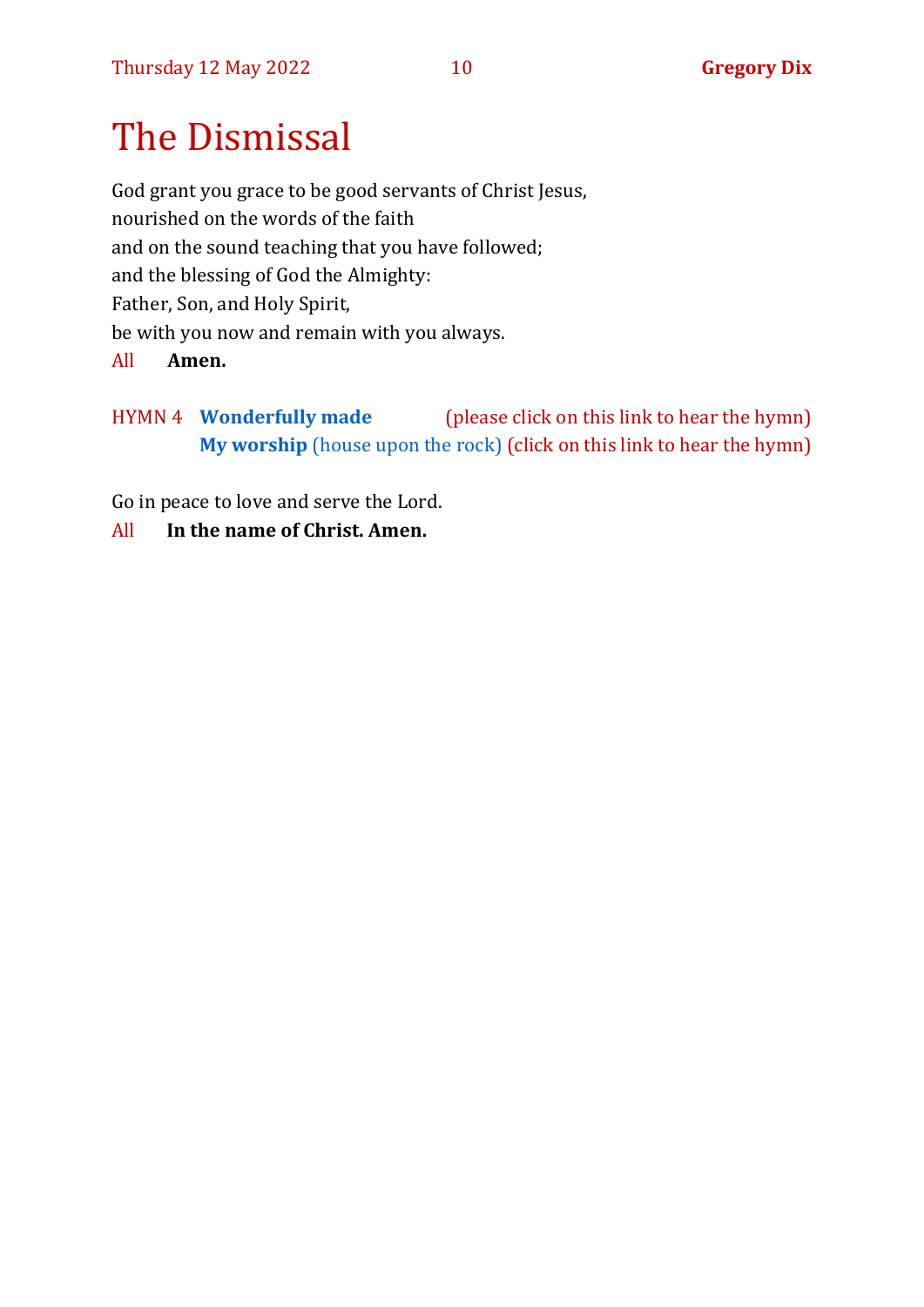# The Liturgy of the Sacrament

## Eucharistic Prayer (prayer E)

The Lord be with you

## All **and also with you.**

Lift up your hearts.

## All **We lift them to the Lord.**

Let us give thanks to the Lord our God.

## All **It is right to give thanks and praise.**

It is truly right and good, our duty and our salvation, always and everywhere to give you thanks, Lord, holy Father, almighty and eternal God, through Jesus Christ our Lord. For he has named his Church the salt of the earth and light of the world; a city set on a hill which cannot be hidden. Within this faithful company your servant Gregory Dix became a learned teacher through the gifts of the Holy Spirit of Christ, that all might welcome his teaching as your gift, a beacon on the path of holiness that leads to eternal life. As now we celebrate his memory we join with angels and archangels and all who have served you on earth and worship you now in heaven to raise our voices and proclaim your glory for ever praising you and saying:

## All **Holy, holy, holy Lord, God of power and might, heaven and earth are full of your glory. Hosanna in the highest. Blessed is he who comes in the name of the Lord. Hosanna in the highest.**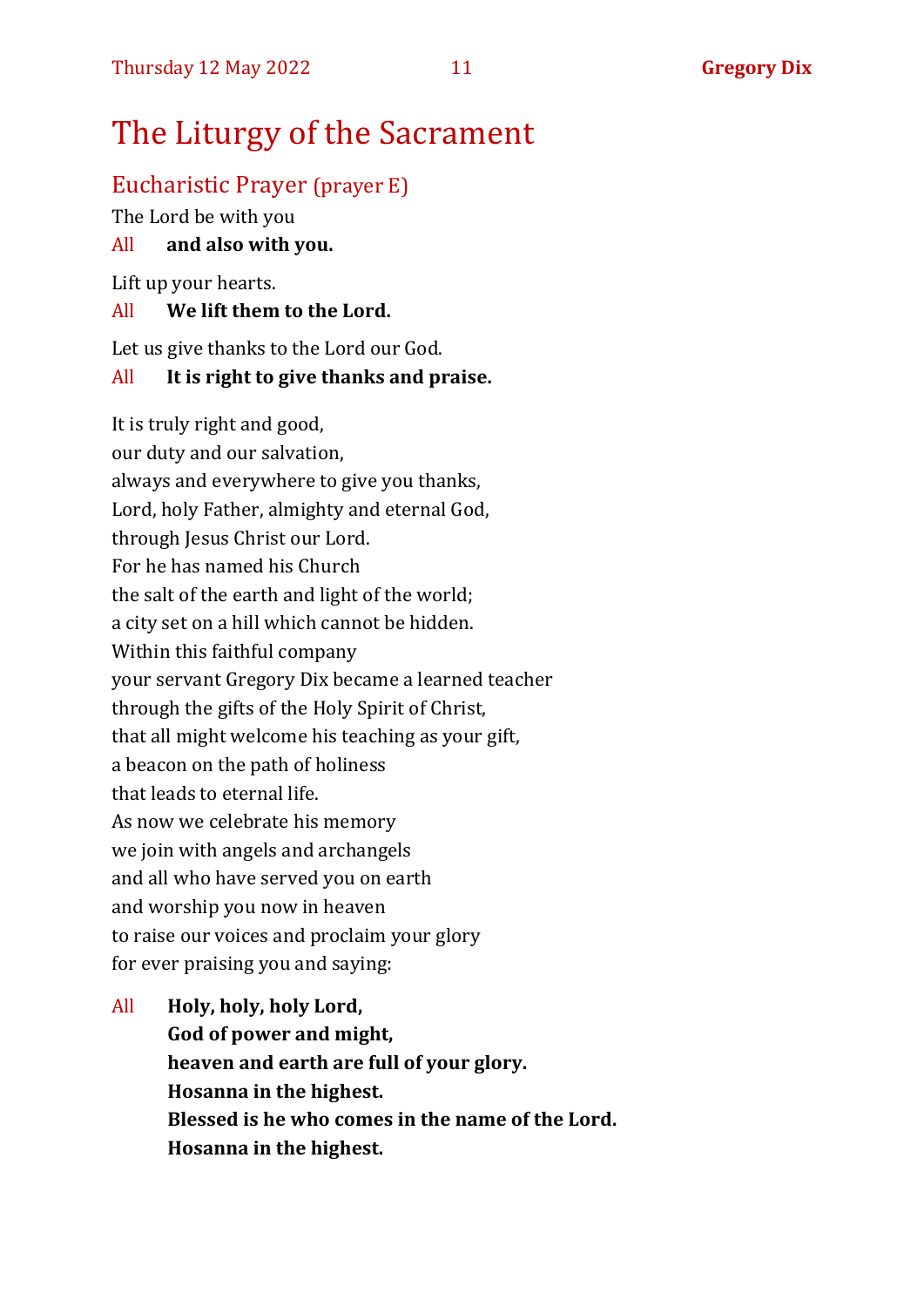We praise and bless you, loving Father, through Jesus Christ, our Lord; and as we obey his command, send your Holy Spirit, that broken bread and wine outpoured may be for us the body and blood of your dear Son.

On the night before he died he had supper with his friends and, taking bread, he praised you. He broke the bread, gave it to them and said: Take, eat; this is my body which is given for you; do this in remembrance of me.

When supper was ended he took the cup of wine. Again he praised you, gave it to them and said: Drink this, all of you; this is my blood of the new covenant, which is shed for you and for many for the forgiveness of sins. Do this, as often as you drink it, in remembrance of me.

So, Father, we remember all that Jesus did, in him we plead with confidence his sacrifice made once for all upon the cross.

Bringing before you the bread of life and cup of salvation, we proclaim his death and resurrection until he comes in glory.

Great is the mystery of faith:

## All **Christ has died. Christ is risen. Christ will come again.**

Lord of all life,

help us to work together for that day

when your kingdom comes

and justice and mercy will be seen in all the earth.

Look with favour on your people, gather us in your loving arms

and bring us with Gregory Dix and all the saints

to feast at your table in heaven.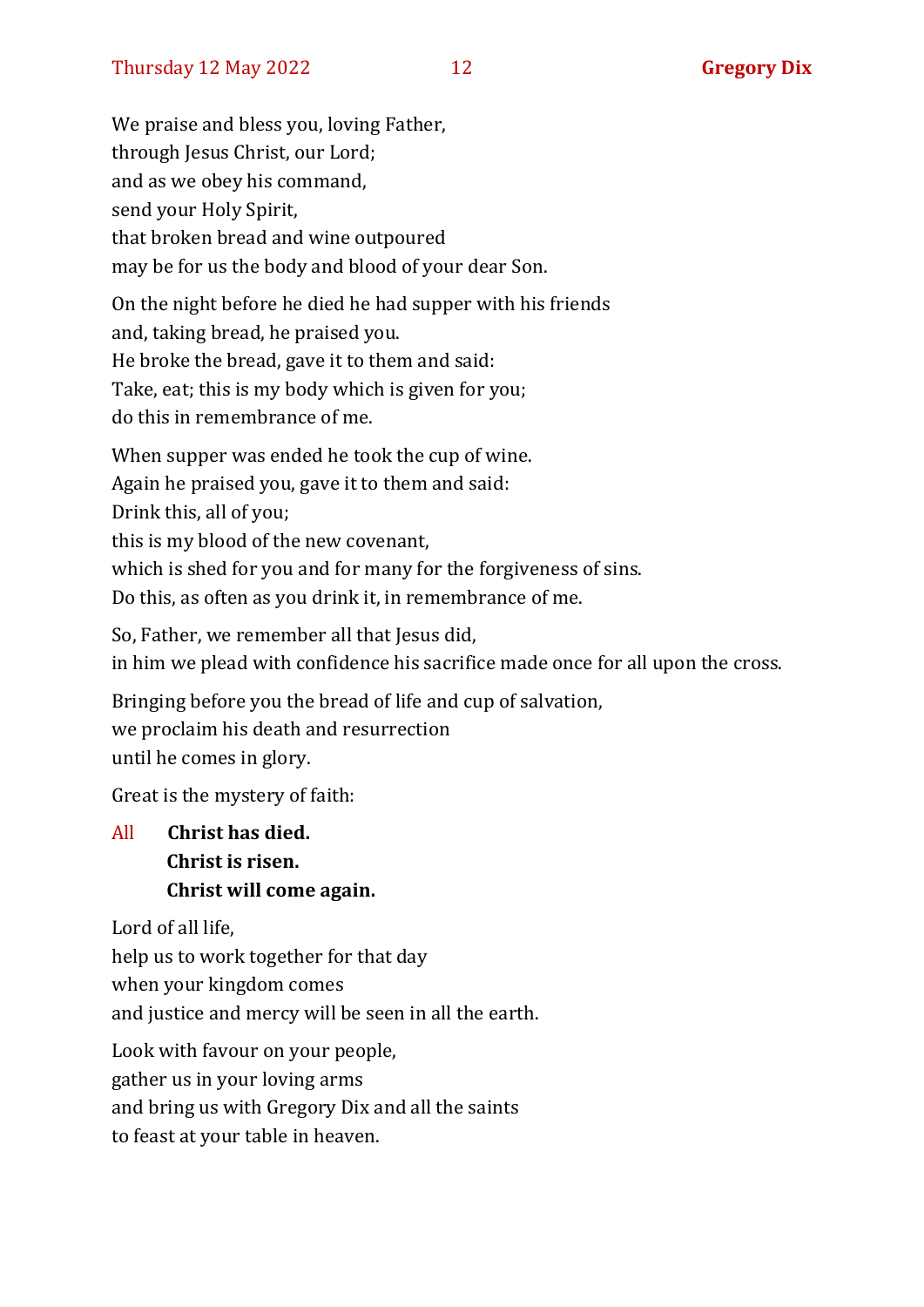Through Christ, and with Christ, and in Christ, in the unity of the Holy Spirit, all honour and glory are yours, O loving Father, for ever and ever.

All **Amen.**

## **The Lord's Prayer**

As our Saviour taught us, so we pray

All **Our Father in heaven, hallowed be your name, your kingdom come, your will be done, on earth as in heaven. Give us today our daily bread. Forgive us our sins as we forgive those who sin against us. Lead us not into temptation but deliver us from evil. For the kingdom, the power, and the glory are yours now and for ever. Amen.**

## **Breaking of the Bread**

We break this bread to share in the body of Christ.

All **Though we are many, we are one body, because we all share in one bread.**

All **Lamb of God,**

**you take away the sin of the world, have mercy on us.**

**Lamb of God, you take away the sin of the world, have mercy on us.**

**Lamb of God, you take away the sin of the world, grant us peace.**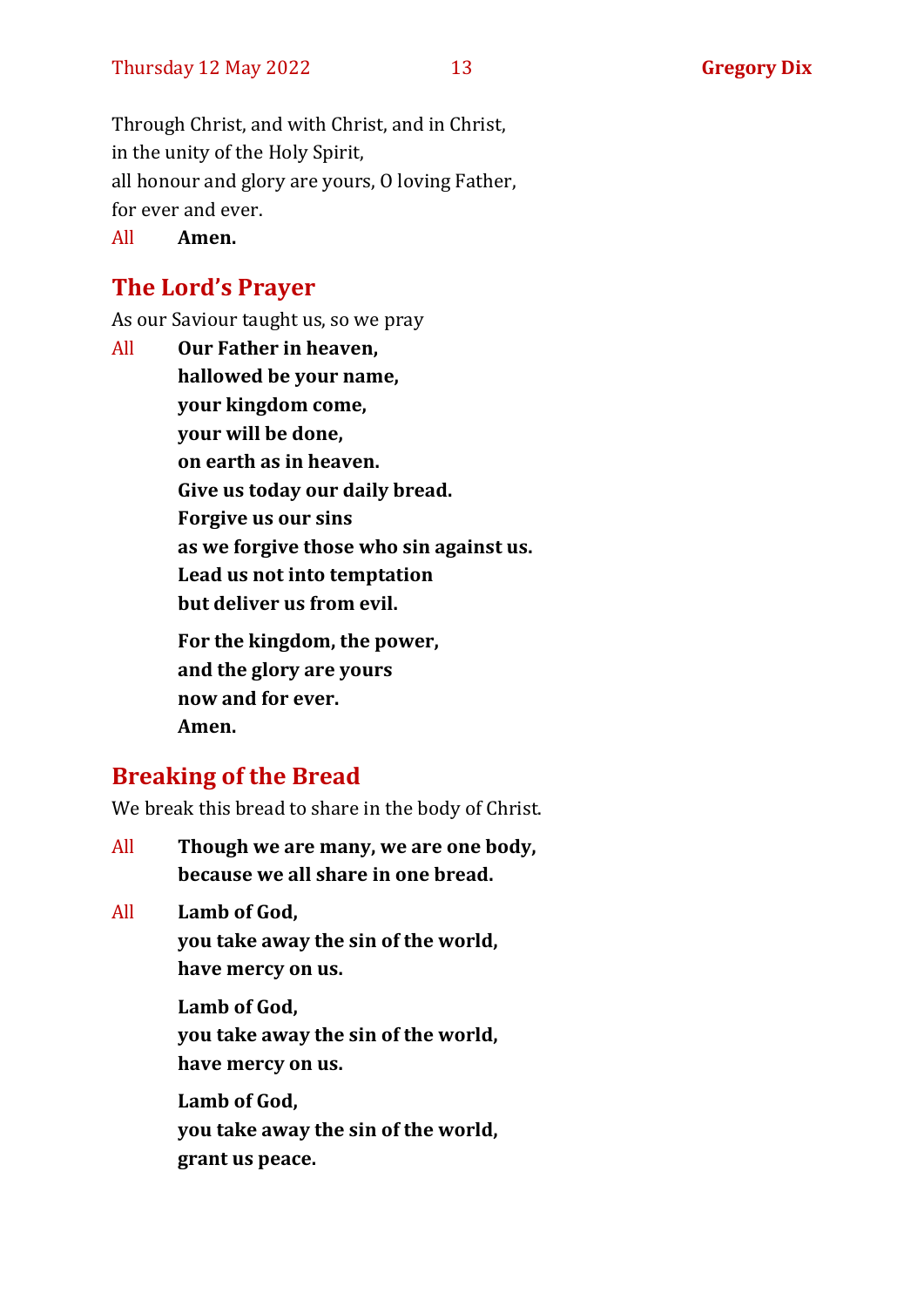Draw near with faith. Receive the body of our Lord Jesus Christ which he gave for you, and his blood which he shed for you. Eat and drink in remembrance that he died for you, and feed on him in your hearts by faith with thanksgiving.

All **We do not presume to come to this your table, merciful Lord, trusting in our own righteousness, but in your manifold and great mercies. We are not worthy so much as to gather up the crumbs under your table. But you are the same Lord whose nature is always to have mercy. Grant us therefore, gracious Lord, so to eat the flesh of your dear Son Jesus Christ and to drink his blood, that our sinful bodies may be made clean by his body and our souls washed through his most precious blood, and that we may evermore dwell in him, and he in us. Amen.**

#### Communion is distributed.

## **Prayer after Communion**

God of truth,

whose Wisdom set her table and invited us to eat the bread and drink the wine of the kingdom: help us to lay aside all foolishness and to live and walk in the way of insight, that we may come with Gregory to the eternal feast of heaven; through Jesus Christ our Lord.

All **Amen**